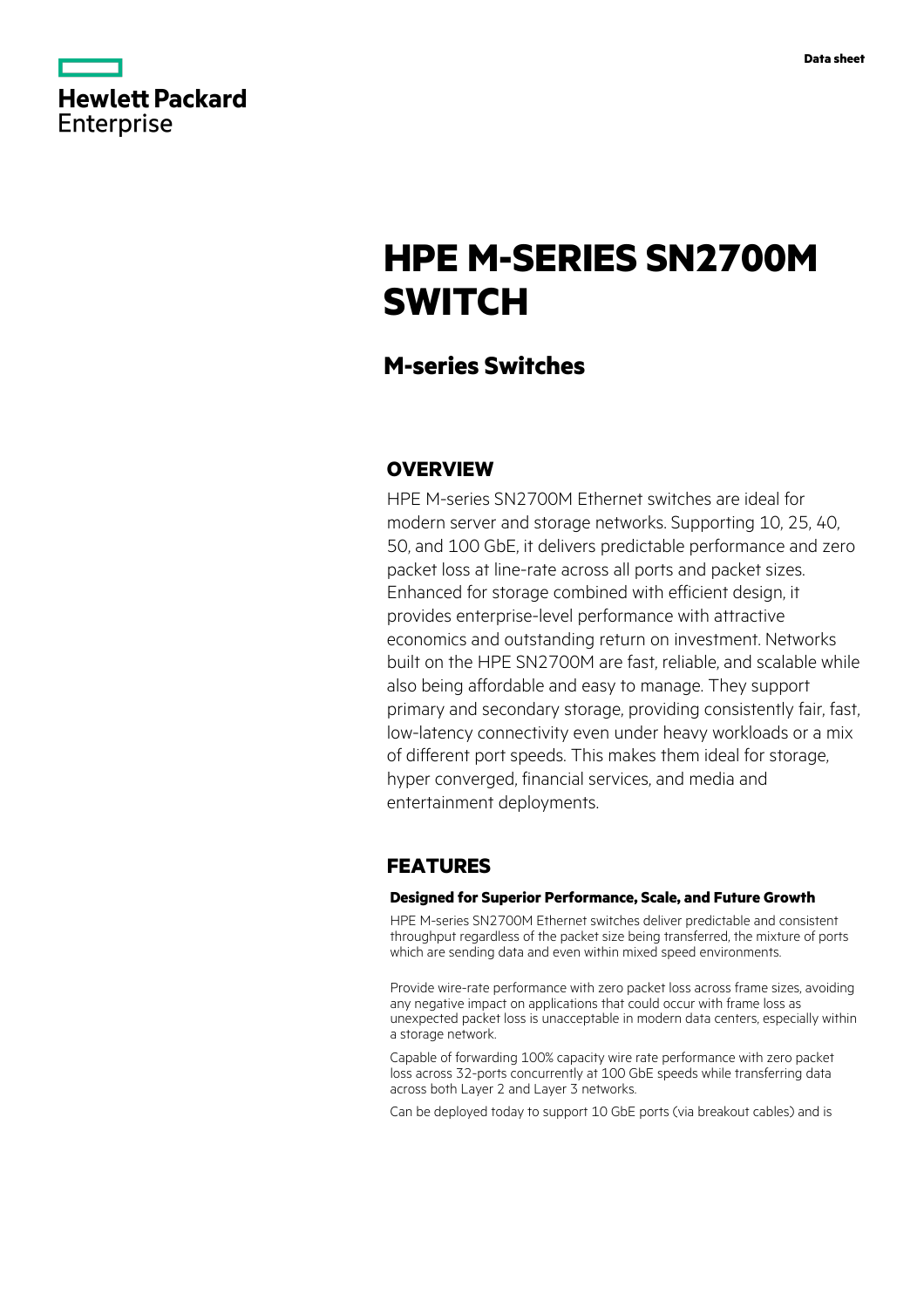### **Enhanced for Demanding Enterprise Data Centers and Storage Environments**

HPE M-series SN2700M switch allows flexible port speed configurations from 64-ports at 10, 25, and 50 GbE using breakout cables to 32-ports at 40 or 100 GbE allowing flexibility, efficiency, simplifying scale-out of aggregation switching layers, and reducing total cost of ownership (TCO).

In the aggregation layer of fabrics, load balancing and scalability are essential. HPE M-series SN2700M provides superior equal-cost multi-path (ECMP) flexibility and efficiency to deliver balanced workloads.

Flexible management and monitoring options from CLI, GUI, and tool sets provide world-class ease-of-use, configuration, and monitoring of your fabric.

### **Unleash Storage Performance and Improve Flash Return on Investment**

HPE M-series SN2700M switch provides ultra-low latency of under 300ns portto-port. This is advantageous for flash storage, which moved latency from storage access to the network, as well as for the burst nature of today's softwaredefined and cloud data centers traffic.

Provides enough internal bandwidth that there is sufficient capacity to carry ports at 100 Gbps bandwidths concurrently. This allows HPE SN2700M to avoid head-of-line blocking which can reduce a switch's overall performance and guarantees.

Extremely flexible and performance-rich lossless fabric capabilities make HPE SN2700M ideal for mission critical storage applications.

### **Technical specifications HPE M-series SN2700M Switch**

| <b>Port speed</b>            | 100 Gbps Ethernet, maximum per port                                                              |
|------------------------------|--------------------------------------------------------------------------------------------------|
| Aggregate switch bandwidth   | 6.4 Tbps                                                                                         |
| <b>Encryption capability</b> | <b>No</b>                                                                                        |
| <b>Protocol supported</b>    | Ethernet                                                                                         |
| <b>Availability features</b> | Additional ports with upgrade license<br>Hot-swappable power-supplies<br>Hot-swappable fan trays |
| <b>Form factor</b>           | 1U                                                                                               |
| <b>Software (optional)</b>   | ONYX and ONIE                                                                                    |